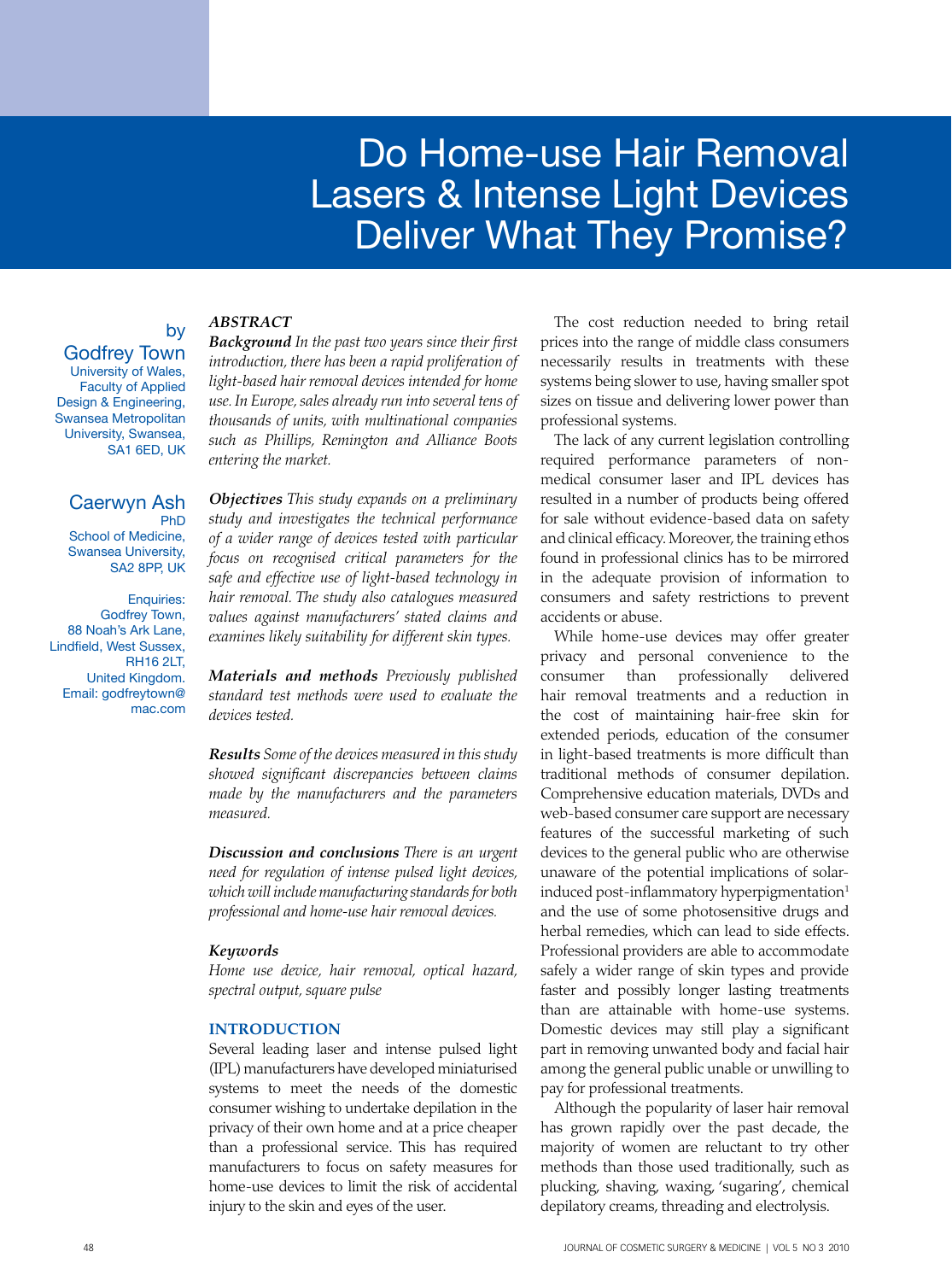#### **MATERIALS AND METHODS**

The measurement methods used in this study were those reported in previously published studies on the evaluation of professional IPLs<sup>2</sup> and home-use hair removal devices<sup>3</sup>. The five key technical parameters being: (i) radiant exposure (fluence); (ii) pulse duration (or sub-pulse durations in a pulse train); (iii) spectral emission; (iv) electrical discharge shape across the xenon lamp and/or time-resolved spectral "footprint" (IPL); and (v) spatial distribution of energy over the device output aperture on tissue. The devices were purchased through distributors or public websites or borrowed from users to ensure normal production quality and performance.

The following general information was recorded and checked in this study:

• Device identity (manufacturer, name, model, serial number, manufacturing date);

- CE classification (eg, medical device or consumer electrical safety) / labeling details;
- Lifetime output claimed in the company literature, web site, user manual, etc;
- Treatment area (dimensions of glass transmission block or output aperture);
- Repetition rate between emission of pulses;
- Details of application technique.

The systems evaluated in this report included: Tria (Tria Beauty Inc, CA, USA), Rio Salon Laser, IPL 8000 (Dezac Ltd, UK), Rio Scanning Laser (Dezac Ltd, UK), iPulse Personal (CyDen Ltd, UK), Silk'n and SensEpil (HomeSkinovations, Yokneam, Israel), Viss (Vissbeauty, Korea), i-Light/LumaSmooth (Remington, USA), Teny Epil Flash (GHT Innovation, France), E-One (E-Swin, France) and Lumea (Philips, Eindhoven, Netherlands).



Fig 1. Home-use hair removal devices measured in this study. From top left: Tria (Tria Beauty Inc, CA, USA), Ro Salon Laser, Rio Scanning Laser (Dezac Ltd, UK), iPulse<br>Personal (CyDen Ltd, UK), Silk'n and SensEpil (HomeSki

## **DEVICE-RELATED FACTORS AFFECTING TREATMENT EFFICIENCY**

*Fluence* IPL and laser fluence (or more correctly "radiant exposure") is the amount of light energy delivered per unit area and is measured in Joules per cm<sup>2</sup>. In effective hair removal using lasers and IPL devices, optical energy is absorbed principally by melanin in the hair shaft and hair bulb and converted into thermal energy. The optimum fluence will raise the temperature of the chromophore (melanin) to a level that causes irreversible damage to the hair follicle and adjacent structures but will not produce adverse side effects such as burns or blisters. Too low energy may result in undertreatment and user dissatisfaction and has been associated with stimulation of hair growth $^4$ .

*Pulse duration* Although the precise mechanism of hair removal is not fully

understood, with long-pulsed lasers and IPL devices it is thought to be caused by selective thermal damage to the hair follicles. According to Anderson and Parrish, the optimum pulse duration should be less than or equivalent to the thermal relaxation time (TRT) of the target chromophore5 .

If the pulse duration is considerably shorter than the TRT of the hair follicle, as in the case of Q-Switched Nd:YAG with pulse durations below 50ns, complete regrowth of hair at three months can be expected<sup>6</sup>. If the pulse duration is too long, the heat diffuses to surrounding tissue rendering hair removal ineffective and increasing the risk of adverse side effects<sup>7</sup>. High photon density occurring during short IPL pulse durations at high fluence also increases discomfort for the patient and the risk of collateral tissue damage.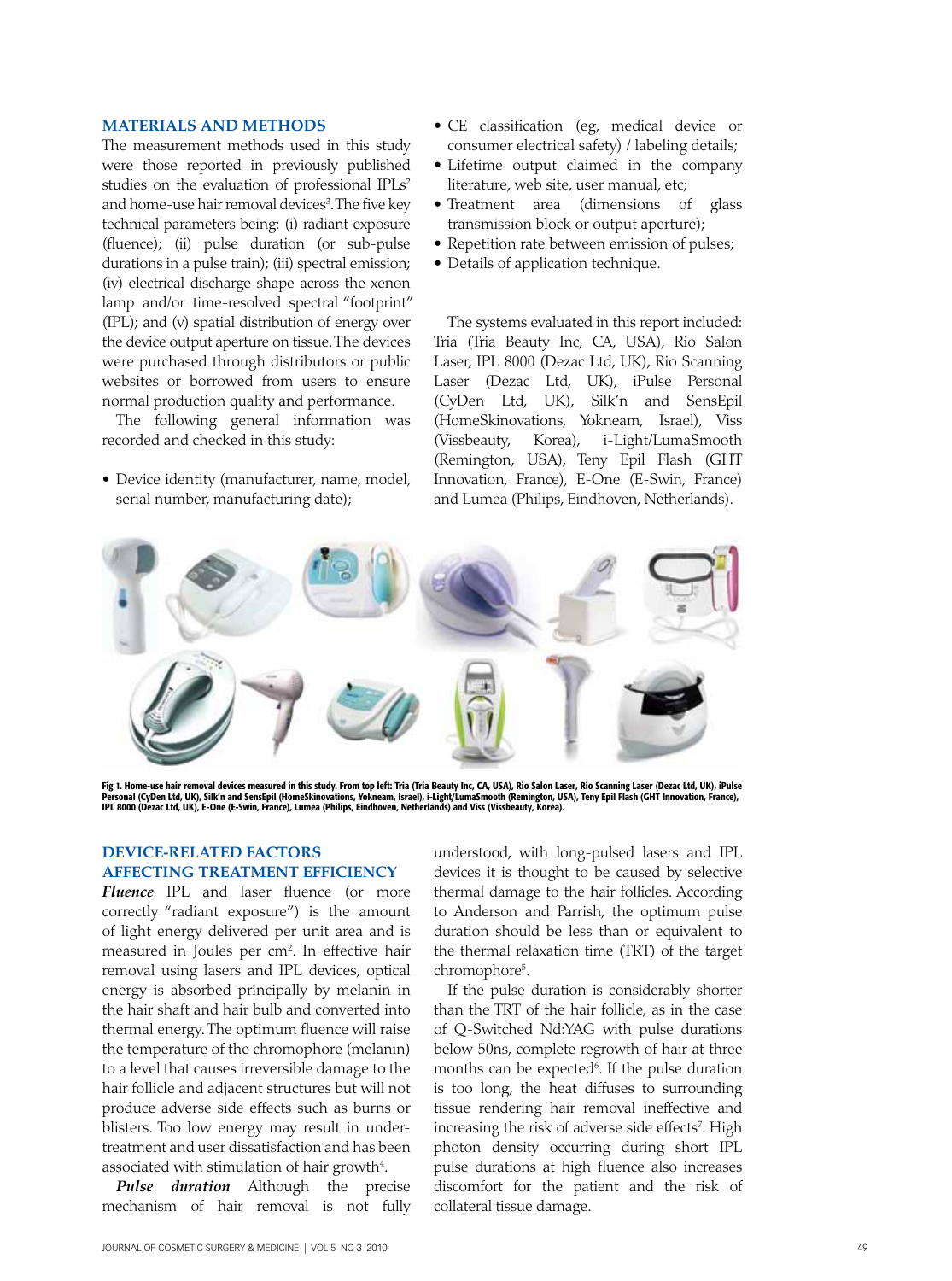Do Home-use Hair Removal Lasers & Intense Light **Devices** Deliver What They Promise?

# by

Godfrey Town University of Wales, Faculty of Applied Design & Engineering, Swansea Metropolitan University, Swansea, SA1 6ED, UK

# Caerwyn Ash

PhD School of Medicine, Swansea University, SA2 8PP, UK

Enquiries: Godfrey Town, 88 Noah's Ark Lane, Lindfield, West Sussex, RH16 2LT, United Kingdom. Email: godfreytown@ mac.com

*Spectral footprint (IPLs)* The time-resolved spectrum of light delivered throughout the pulse, confirms the biologically effective duration of an IPL pulse during which, the desired wavelengths are delivered in the optimum intensity. The time-resolved spectra were produced in this study using an Ocean Optics HR2000+ spectrometer (Ocean Optics, Dunedin, FL 34698, USA) and its counterpart Spectra Suite software, to provide 3-D visualisation of the pulse structure by time and wavelength distribution<sup>8</sup>.

*Spectral emission* The optimum wavelengths for the treatment of adult adrogenic terminal hair is 590-900nm, which provides both adequate melanin absorption and sufficient penetration into the dermis to achieve selective heating of the hair shaft, hair follicle epithelium and hair matrix including pluripotential stem cells in the region of the bulge at depths of approximately 2-4.75mm<sup>9</sup>. Measurement of the spectral output also provides information on any undesirable wavelengths, such as ultraviolet and infrared radiation, which can present immediate and long-term health  $risks^{10,11}$ .

*Spatial distribution of energy* 'Hot spots' of over-treatment resulting in pain, blisters, crusting or hyperpigmentation, and areas of under-treatment resulting in early hair regrowth or leukotrichia are a common occurrence when reviewing different devices and side-effects after professional IPL depilation<sup>1, 3, 12, 13</sup>.

Optical alignment, polarity of flashlamps, light transmission materials and surface finishing of the glass medium used to conduct broadband light to the skin surface can all affect homogeneity of energy delivered across a treatment spot on tissue.

For the purposes of this investigation, it was considered adequate to record energy distribution patterns on laser alignment paper (Zap-It Corp., Salisbury, NH 03268, USA) and analyse them using custom software to produce assessable histograms to determine the approximate energy distribution pattern.

#### **TEST RESULTS**

Manufacturers' general device information is recorded in Table 1.

Table 2 records radiant exposure (fluence) and wavelength data, both claimed and verified, showing a significant difference between stated and measured values for the GHT Epil-Flash.

Table 3 shows the variation in stated and confirmed pulse durations as measured by a reversed biased photodiode, spot size, repetition rate and calculated coverage rates per 30cm<sup>2</sup> (claimed and verified). The different devices show a great variation in the pulse duration to deliver optical radiation for hair removal and widely varying total treatment times.

As a result of the very wide variation in the results recorded for the GHT Epil-Flash versus the manufacturer's claims, a second device was purchased from another vendor and retested. The measured data for the second device was found to be identical to the first.

In notes to the data on Table 3 an explanation is given where the calculated coverage rates per 30cm2 are at variance with the coverage rates attained in accordance with the manufacturer's instructions for use.

The spectral distribution graphs confirm the wavelength of the diode lasers and show the cut-on filter position for each of the IPLs. Only the GHT Epil-Flash recorded a significant UV component indicating absence of any effective filtering below 500nm.

Time-resolved 3D spectral images of each IPL permitted a more accurate visual assessment of the "biologically effective" pulse duration. There is a clear contrast between the free discharge devices (HomeSkinovations Silk'n/ Sensepil, Philips Satinlux/Lumea and Dezac Rio IPL 8000) and the "managed" discharge systems (iPulse Personal, E-One and i-Light/ LumaSmooth).

Spatial profile images confirm that the diode lasers have relatively small treatment areas on tissue and the histograms indicate a poor energy distribution for some of the IPL devices measured.

*Safety Features* All of the devices tested featured primary optical safety systems including: (i) small mechanical spring switches used to activate the discharge of energy to the user's skin; (ii) switches that make contact when the handpiece is pressed against the user's skin and a trigger button on the rear of the handpiece is depressed simultaneously; (iii) skin-sensitive electrical conductance safety systems comprising contact pins, which all must be in contact with coupling gel and/or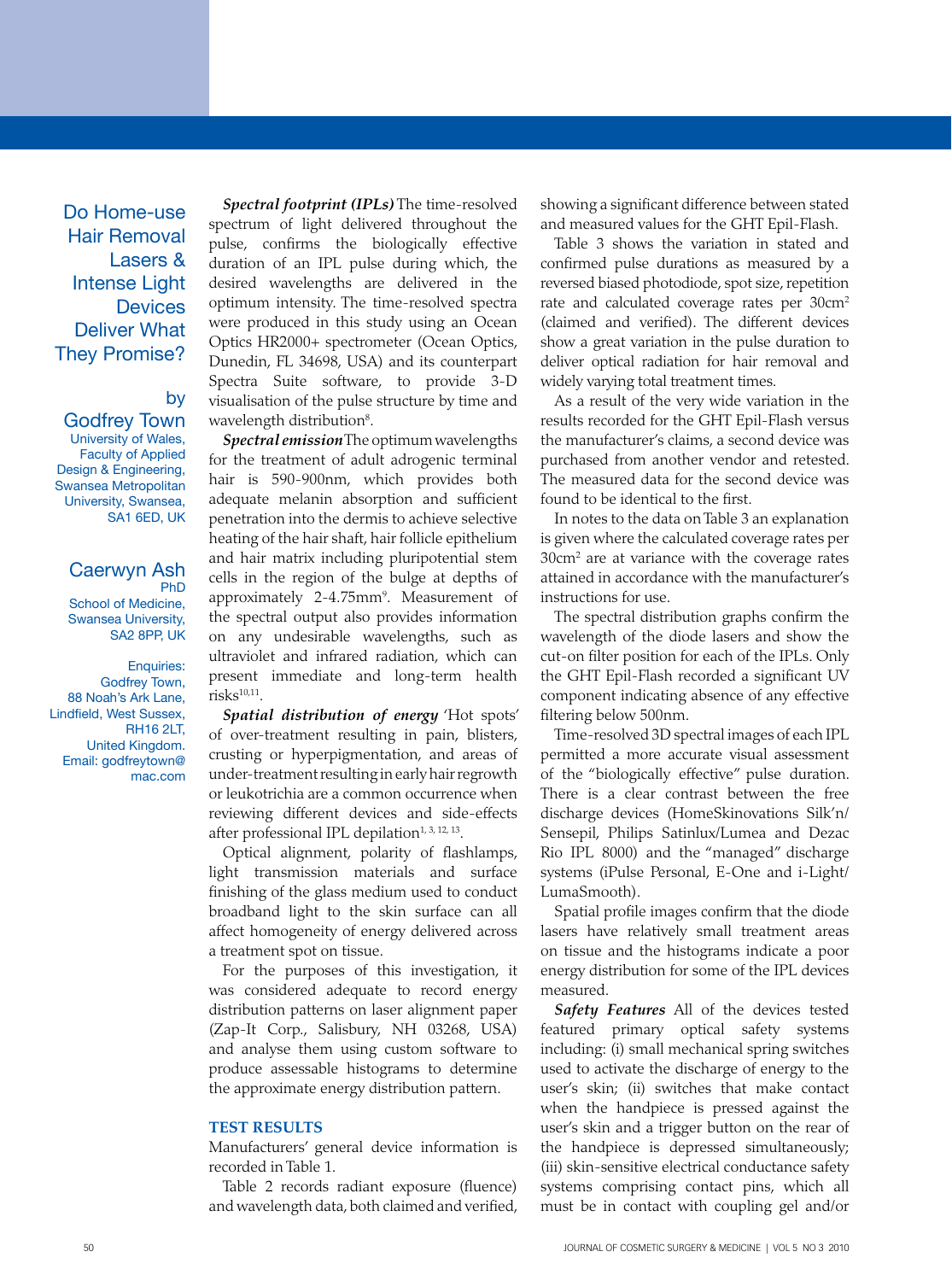

Fig 2. Spectral distribution of tested systems taken at maximum fluence showing the varying degrees of UV filtering by the IPL systems and the spectral position of the monochromatic lasers (810nm).



Fig 3. Example of time-resolved spectral footprint images of three IPL systems of 25ms, 3ms and 2ms pulse duration. The Silk'n and Philips devices are free-discharge<br>IPL systems with a correspondingly more marked spectral



Fig 4. Spatial profile of measured systems (top left to right: Philips SatinLux Lumea, Dezak Rio IPL8000, HomeSkinovations Silk'n, HomeSkinovations Sensepil, Remington i-Light/LumaSmooth, CyDen iPulse Personal; Bottom left to right: Dezac Rio Scanning Laser Hair Remover, Dezac Rio Laser Hair Remover, Tria Beauty,<br>Tria) showing the diode lasers have relatively small treatment ar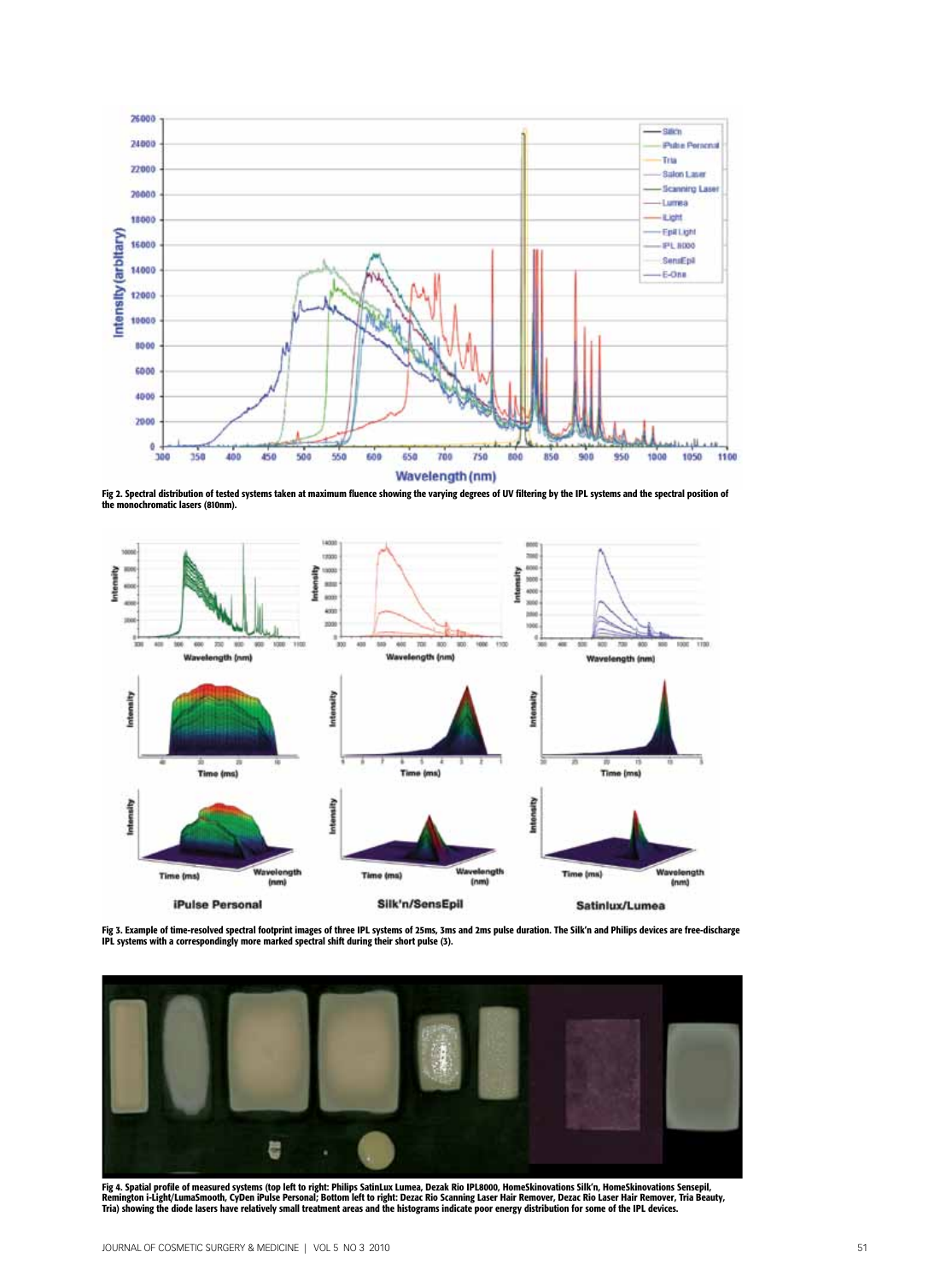Do Home-Use Hair Removal Lasers & Intense Light **Devices** Deliver What They Promise?

## by

Godfrey Town University of Wales, Faculty of Applied Design & Engineering, Swansea Metropolitan University, Swansea, SA1 6ED, UK

#### Caerwyn Ash PhD

School of Medicine, Swansea University, SA2 8PP, UK

Enquiries: Godfrey Town, 88 Noah's Ark Lane, Lindfield, West Sussex, RH16 2LT, United Kingdom. Email: godfreytown@ mac.com skin for the device to be active and discharge energy; (iv) devices which require entry of a security code to activate the system to prevent misuse by children; and (v) an electrical contact system close to the laser aperture, which has to be broken and re-made before each discharge.

Lasers and LEDs should be tested under current international standard IEC 60825- 1:2001 to ensure that emissions are below Exposure Limit Values for a Class 1 or Class 1M laser, ie, "eye-safe". In the absence of an internationally recognised standard for intense light sources, manufacturers of home-use IPL devices should test to the national safety standard BS 8497-2:2008 to calculate retinal thermal hazard of IPL devices in the event of failure of skin contact sensors or failure of safety pressure switches designed to prevent accidental emission of optical radiation<sup>14</sup>.

All manufacturers of such home-use devices must ensure the Weighted Radiance Values are less that the Exposure Limit Values for retinal thermal hazard. In this study these safety values were only calculated for one of the IPL devices to establish the feasibility of producing a table of Exposure Limit Values and Weighted Radiance Values for each device setting. The Weighted Radiance Values for the CyDen iPulse Personal were found to be below the Exposure Limit Values for all settings. Thus, with this device, there is no requirement for the use of safety eyewear<sup>15</sup>.

#### **DISCUSSION**

The comparative measurements presented here show all systems to be different in radiant exposure, pulse duration and spectral distribution characteristics. The manufacturers have chosen methods to deliver optical energy from their devices with the intention of disabling hair follicles while producing a profitable and robust product that can be mass produced. While trying to satisfy these parameters, clinical efficacy compared with professional systems may be sacrificed.

Domestic optical hair removal systems operate under the same principle of selective photothermolysis as professional IPL/laser systems with several peer-reviewed articles confirming efficacy<sup>16-20</sup>. The optical energy of suitable wavelengths is emitted and absorbed by melanin and other chromophores in the

user's skin within a time constant that heats the actively growing hair shaft and hair bulb to temperatures of 65-70ºC, causing sufficient damage to the hair follicle and adjacent structures to prevent or delay its regrowth.

The progression of professional hair removal from the clinic or beauty centre into the home for use by the consumer, brings with it a risk of injury to the skin and eyes of consumers through misuse or failing to follow instructions properly. Such risks in clinics and salons are reduced by sufficient training, support and advice from experienced professionals who are also able to screen-out unsuitable individuals or skin types. Evaluation by the authors of the safety mechanisms employed in the devices shows they are not too complex, and simple mechanical switches are sufficient to show the device is in good contact with the skin and reduce the risk of eye exposure, misuse or accidental injury.

All systems are attractively packaged with clear educational material for the customer concerning contraindications to treatment such as too dark skin types, active suntan and contraindicated medications. However, what cannot be so easily accommodated is the inappropriate purchase and use of such devices by darker skin types than those advised by the manufacturer. There is also scope for misjudgment of skin tone when selecting output settings and consequential unpleasant skin reactions caused by excessive radiant exposure for that skin type or under-treatment resulting in poor efficacy in reducing hair and ensuing disappointment for the consumer.

Attempts have been made by some manufacturers, particularly in the USA, to address these problems such as shipping units to customers that then require an activation code from the manufacturer before the device can be used. This gives the manufacturer the chance to attempt to check the user is of the correct skin tone to use the device.

The US FDA has also taken a lead by initially restricting the sale of some home-use lightbased hair removal devices to be used under the direction of a physician, after training by a healthcare professional. Moreover, future devices intended for over-the-counter sale to consumers may have to be equipped with skin sensor technology to ensure they cannot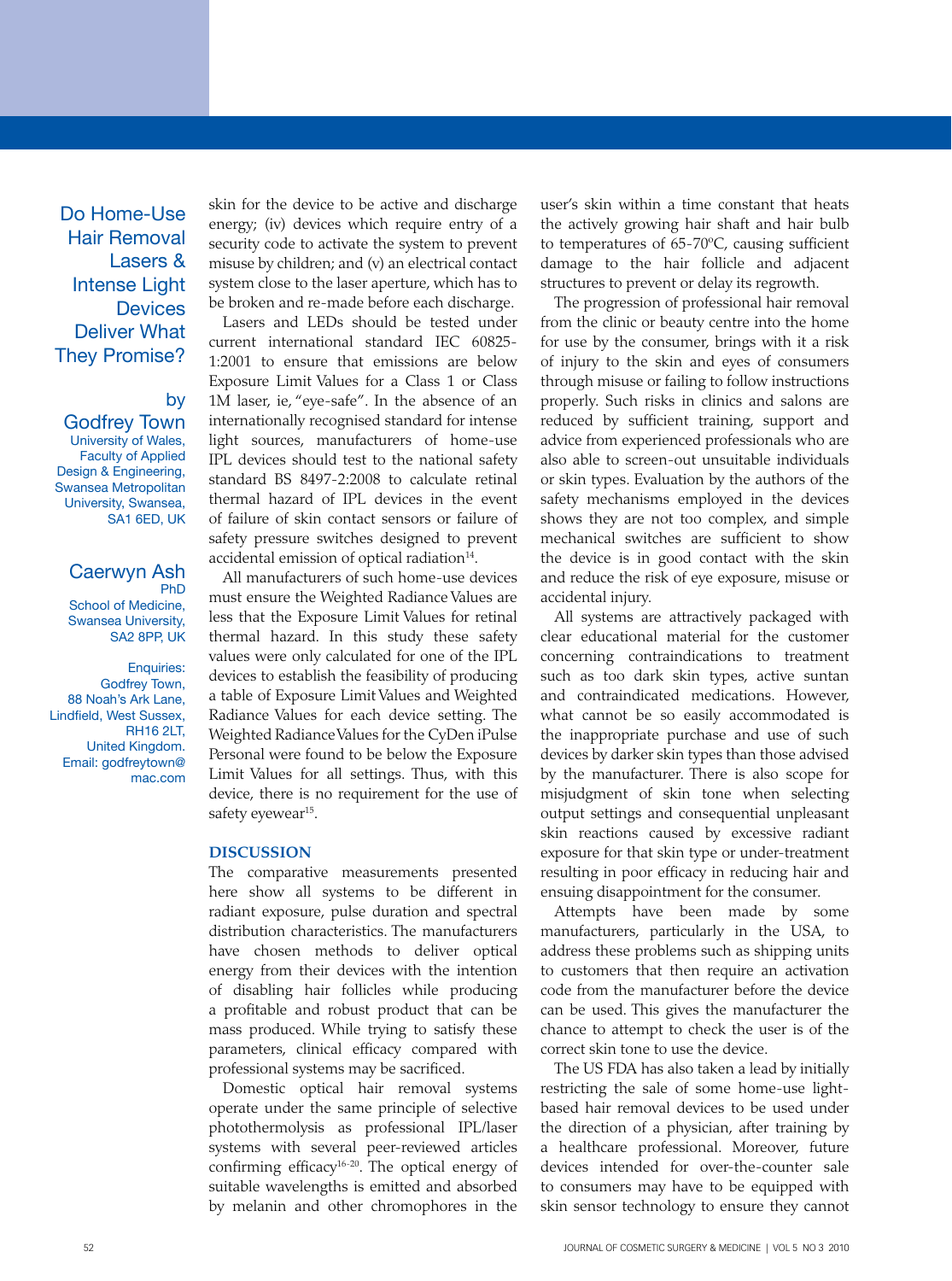be used on unsuitable dark skin types or on tanned or inappropriate pigmented skin areas.

In the absence of any recognised international standard, the UK national safety standard (BS 8497-2: 2008) should be used by manufacturers to calculate eye hazard of IPL devices in the event of failure of contact or safety pressure switches designed to prevent accidental emission of optical radiation. Until a dedicated standard for home-use lasers and IPL devices is produced, all manufacturers should test self-use products against this standard and ensure the Weighted Radiance Values are less than the Exposure Limit Values for retinal thermal hazard.

The arrival of trusted brands of home-use hair removal laser and IPL devices from multinational consumer companies may expand public awareness and acceptance of aesthetic light-based technologies and lead to an increase in demand for professionally delivered therapy rather than to a decline in clinic-based treatments.

#### **CONCLUSIONS**

For optimum hair reduction, the user should choose a device that delivers sufficient energy within each pulse or pulse train that is within the thermal relaxation time (TRT) of the entire terminal hair follicle including stem cells (20-100ms) and that is adequate to achieve histologically evident hair bulb damage or at least prevent any regrowth for an extended period<sup>20</sup>. Only the iPulse Personal, E-one and the Tria laser had settings that met both of these criteria while the Philips Lumea and Remington i-Light/LumaSmooth only included fluence settings that exceeded the required threshold for permanent photo epilation.

The measured pulse durations and fluence settings of the three devices tested, GHT Epil-Flash (<3ms/max 0.18J/cm2 ), Vissbeauty, Viss (5- 7ms/max 3.64J/cm2 ) and the Rio Salon/Scanning Laser (3.5ms/max 0.3J/cm2 ) and Rio IPL8000 (3.5ms/max 3.05 J/cm2 ) did not meet the criteria as set down by Manstein et al<sup>21</sup>.

The ability to vary the energy density on home-use hair removal devices will better allow the user control and flexibility of treating different Fitzpatrick skin types.

It is clear the design of some of the devices measured for this study have had to compromise product performance with reducing manufacturing costs. Inefficiency of a home-use device may well cause frustration and dissatisfaction to the user, due to long treatment times and greater frequency of use.

While all of the devices included adequate safety features to prevent accidental eye exposure, additional safety measures are needed to ensure that home-use hair removal systems are not used on recently suntanned skin and that treatment is restricted to body areas of the appropriate skin tone.

There is an urgent need for dedicated standards for home-use laser and IPL devices, which could be developed under the IEC 60335 series (Household and similar electrical appliances, Safety – Part 1: General requirements). Meanwhile, home-use lasers should be tested as far as possible to the published IEC 60601-2-22 standard (Medical electrical equipment – Part 2-22: Particular requirements for basic safety and essential performance of surgical, cosmetic, therapeutic and diagnostic laser equipment) and homeuse IPL devices should be tested to the draft international IEC 60601-2-57 intense light standard (Medical electrical equipment – Part 2-57: Particular requirements for the safety and essential performance of non-laser light source equipment intended for therapeutic, diagnostic, monitoring and cosmetic/aesthetic use), which encompass manufacturing standards. Home-use IPL devices should also tested to BS 8497-2: 2008 (BS 8497-2: 2008 Eyewear for protection against intense light sources used on humans and animals for cosmetic and medical application. Part 2: Guidance on use.) to ensure eye safety.

#### **REFERENCES**

- *1. Hasan AT, Eaglstein W, Pardo RJ. Solar-Induced Postinflammatory Hyperpigmentation after Laser Hair Removal. Dermatol Surg 1999; 25:113–115.*
- *2. Town G, Ash C, Eadie E, Mosley H. Measuring key parameters of intense pulsed light (IPL) devices. J Cosmet Laser Ther 2007; 9(3):148–160.*
- *3. Town G, Ash C. Measurement of Home Use Laser and Intense Pulsed Light Systems for Hair Removal: Preliminary Report. J Cosmetic Laser Therapy 2009; 11:157-168.*
- *4. Moreno-Arias GA, Castel-Branco C, Ferrando J. Paradoxical Effect after IPL Photoepilation. Dermatol Surg 2002; 28:1013-1016.*
- *5. Anderson RR, Parish JA. Selective photothermolysis: Precise microsurgery by selective absorption of pulsed radiation. Science 1983; 220(4596): 524–527.*
- *6. Nanni CA, Alster TS. Optimising treatment parameters for hair removal using a topical carbon-based solution and 1064nm Q-switched Neodynium:YAG laser energy. Arch Dermatol 1997; 133:1546-9.*
- *7. Dawber RPR. Guidance for the management of hirsutism. Curr Med Res Opin. 2005; 21:1227–34.*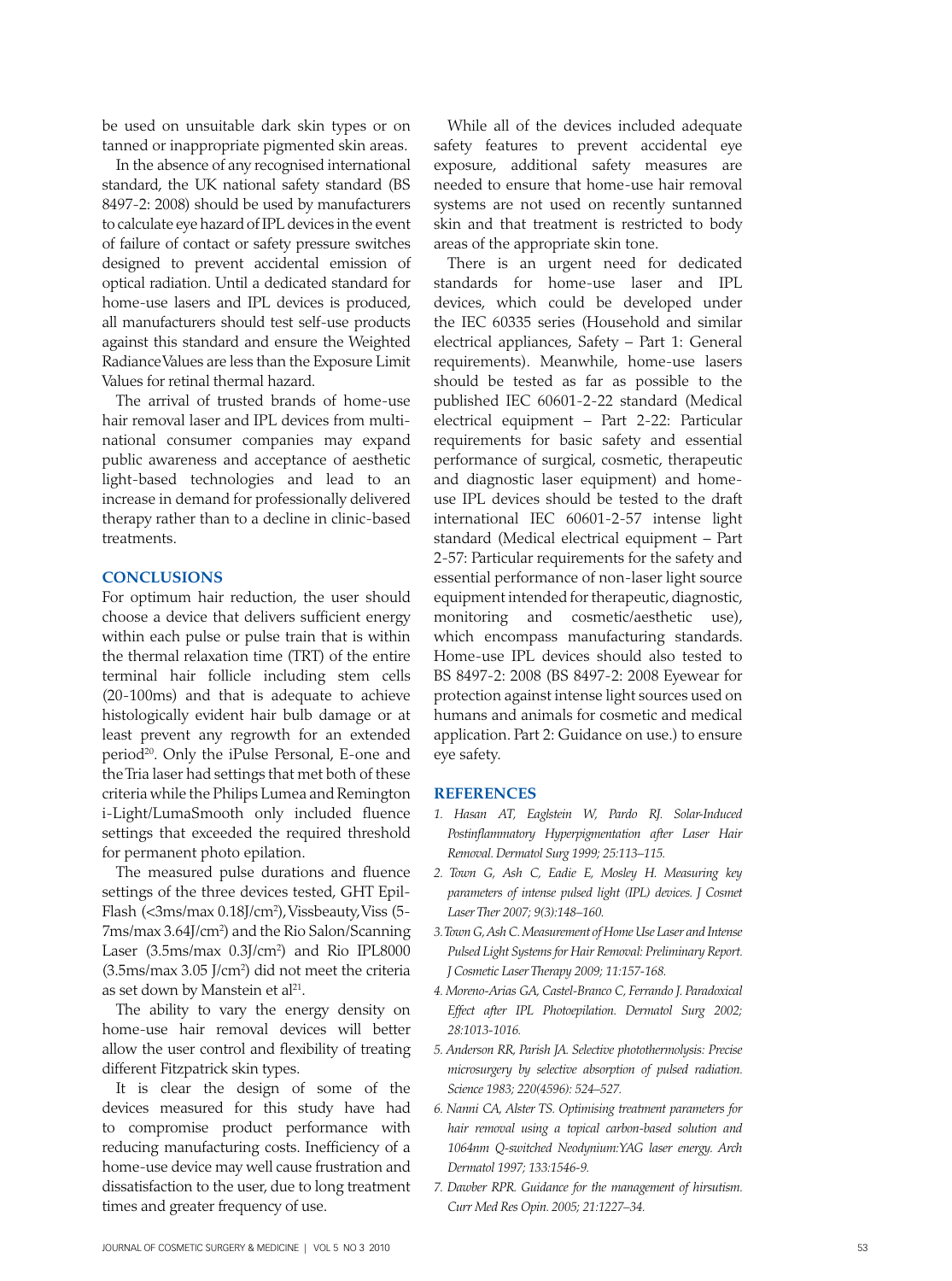Do Home-Use Hair Removal Lasers & Intense Light **Devices** Deliver What They Promise?

## by

Godfrey Town University of Wales, Faculty of Applied Design & Engineering, Swansea Metropolitan University, Swansea, SA1 6ED, UK

#### Caerwyn Ash PhD

School of Medicine, Swansea University, SA2 8PP, UK

Enquiries: Godfrey Town, 88 Noah's Ark Lane, Lindfield, West Sussex, RH16 2LT, United Kingdom. Email: godfreytown@ mac.com

- *8. Ash C, Town G, Bjerring P. Relevance of the Structure of Time-Resolved Spectral Output to Light-Tissue Interaction Using Intense Pulsed Light (IPL). Lasers Surg Med 2008; 40:83–92.*
- *9. Richards RN, Meharg GE. Cosmetic and Medical Electrolysis and Temporary Hair Removal: A practice manual and reference guide. Toronto: Medric Ltd. 1991. ISBN: 0-9694746-0-1. Pages 37-40.*
- *10. Clement M, Daniel G, Trelles M. Optimising the design of a broad-band light source for the treatment of skin. J Cosmetic Laser Ther 2005; 7:177–189.*
- *11 Ash C, Town G, Clement M. 'Confirmation of spectral jitter: a measured shift in the spectral distribution of intense pulsed light systems using a time-resolved spectrometer during exposure and increased fluence'. Journal of Medical Engineering & Technology 2010; (34)2: 97–107.*
- *12. Moreno-Arias GA, Castel-Branco C, Ferrando J. Side Effects after IPL Photodepilation. 2002: Dermatol Surg; 28:1131- 1134.*
- *13. Radmanesh M, Mostaghimi M, Yousefi I et al. Leukotrichia Developed Following Application of Intense Pulsed Light for Hair Removal. Dermatol Surg 2002; 28:572-574.*
- *14. British Standard BS 8497-2:2008. Eyewear for protection against intense light sources used on humans and animals for cosmetic and medical applications. Part 1: Specification for Products: 1-15. ISBN 978 0 580 58403 9. © BSI 2008. First published March 2008.*
- *15. Eadie E, Miller P, Goodman T, Moseley H, (2009), Assessment of the Optical Radiation Hazard From a Home-Use Intense Pulsed Light (IPL) Source. Lasers Surg Med 2009; 41:534-539.*

*16. Alster TS, Tanzi EL. Effect of a Novel, Low-Energy Pulsed-*

*Light Device for Home-Use Hair Removal. Dermatol Surg 2009; 35:483-489.*

- *17. Wheeland RG. Simulated Consumer Use of a Battery-Powered, Hand-Held, Portable Diode Laser (810 nm) for Hair Removal: A Safety, Efficacy and Ease-of-Use Study. Lasers Surg Med 2007: 39:476–493.*
- *18. Emerson R, Town G. Hair removal with a novel, low fluence, home-use intense pulsed light device: Preliminary Results. J Cosmetic Laser Therapy 2009; Vol. 11:2: 98-105.*
- *19. Mulholland RS. Silk'n™ A novel device using Home Pulsed Light™ for hair removal at home. J Cosmetic Laser Ther 2009; 11:2:106-109.*
- *20. Spencer JM. Clinical evaluation of a handheld self-treatment device for hair removal. J Drugs Dermatol 2007; 6:788–92.*
- *21. Manstein D, Pourshagh M, Anderson R. Effects of Fluence and Pulse Duration for Flashlamp Exposure on Hair Follicles. Presented at the 21st Annual Meeting of the American Society for Laser Medicine & Surgery, April 2001*

#### **Disclosures**

Godfrey Town is a PhD student at the University of Wales and receives consultancy fees and travel grants from CyDen Ltd, Swansea, SA1 8PH, UK and Unilever, Trumball, CT 06611, USA.

Caerwyn Ash, is a PhD Graduate at University of Wales and receives travel grants from the university. He also receives salary from Cyden Ltd, Swansea, SA1 8PH, UK and has a minor stock holding in the company.

| <b>Device</b><br>Manufacturer                     | <b>Safety</b><br><b>Feature</b> | <b>Clinical Data</b>                      | Number of<br><b>Shots</b> | Time to<br>Recharge | <b>Treat</b><br>on face |
|---------------------------------------------------|---------------------------------|-------------------------------------------|---------------------------|---------------------|-------------------------|
| <b>TRIA Laser</b><br><b>Tria Beauty</b>           | <b>YES</b>                      | R. Wheeland, Laser<br>Surg Med 2007       | >250                      | $2-8$ hrs           | No                      |
| <b>Salon Scanning Laser</b><br>Rio                | <b>YES</b>                      | None Published                            | n/a                       | n/a                 | Yes                     |
| SatinLux / Lumea IPL<br><b>Phiips</b>             | <b>YES</b>                      | Nuijs et al, Laser<br>Surg Med 2008       | 160-520                   | 3 hrs               | Yes                     |
| Silk'n / SensEpil IPL<br><b>Home Skinovations</b> | <b>YES</b>                      | Alster & Tanzi,<br>Dermatol Surg 2009     | 750                       | n/a                 | No                      |
| <b>iPulse Personal IPL</b><br>CyDen               | <b>YES</b>                      | Emerson & Town, J.<br>Cos Laser Ther 2009 | 10,000                    | n/a                 | Yes                     |
| <b>Epil-Flash IPL</b><br>GHT                      | YES                             | None Published                            | 20,000                    | n/a                 | Yes                     |
| IPL 8000 (2011 model)<br>Rio                      | <b>YES</b>                      | None Published                            | ad 40,000                 | n/a                 | No                      |
| i-Light / LumaSmooth IPL<br>Remington             | <b>YES</b>                      | None Published                            | 1,500                     | n/a                 | No                      |
| <b>E-One IPL</b><br>E-Swin                        | YES                             | None Published                            | 3,000                     | n/a                 | Yes                     |
| <b>Viss IPL</b><br><b>Vissbeauty</b>              | YES                             | None Published                            | 4,000                     | n/a                 | No                      |

Table 1: Table records general information about the home-use hair removal devices evaluated.